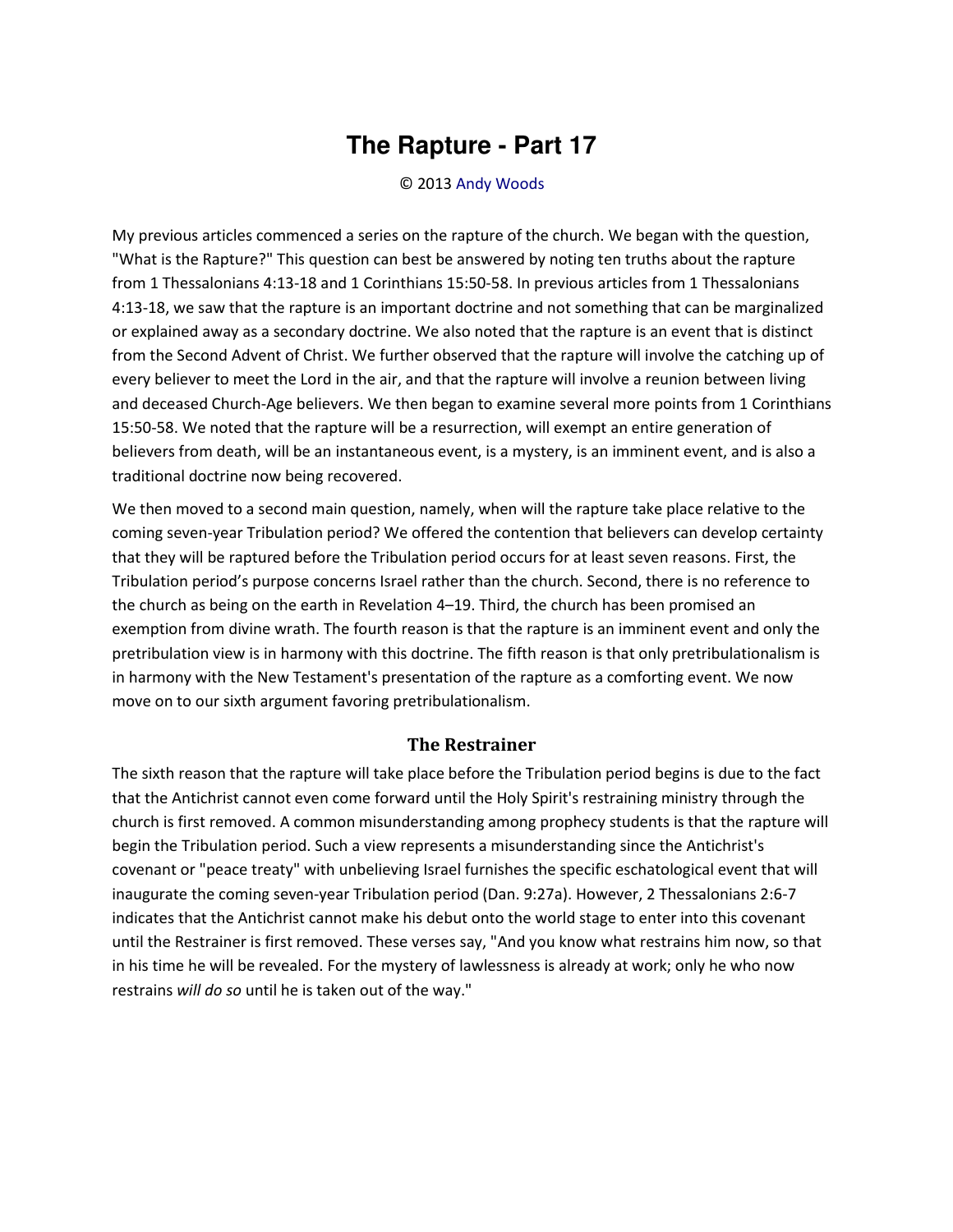Of course, the pertinent question becomes what or who is the restrainer spoken of in these verses? Many interpretations have been proposed. Some contend that the restrainer was the Roman Empire restraining evil in Paul's day. Yet, Rome is gone and the restraint on the advent of the Antichrist remains.

Others believe that Satan is the restrainer. However, according to these verses, the restrainer is currently acting as a check upon the Antichrist, who will be Satan's man of the hour. Satan will perfectly express himself through this coming Antichrist. Second Thessalonians 2:9 says, "*that is*, the one whose coming is in accord with the activity of Satan, with all power and signs and false wonders." If Satan is the restrainer, then why would he currently be opposing his own diabolical program? This option is particularly unlikely given Christ's statement in Matthew 12:25-26, which says, "Any kingdom divided against itself is laid waste; and any city or house divided against itself will not stand. If Satan casts out Satan, he is divided against himself; how then will his kingdom stand?" If Satan is currently opposing the coming of the Antichrist, then he is currently weakening his own kingdom by dividing it against itself.

Others have suggested the restrainer is the institution of human government because Romans 13:1-7 explains that government restrains the sinful impulses of people. However, this view also does not hold up under close scrutiny since human government will reach its zenith during the Tribulation period. The Antichrist himself will preside over a one-world government (Dan. 7:23; Rev. 13:7, 16-18). How can human government restrain the advent of the Antichrist when the Antichrist will control the masses through an all-powerful government? Thus, just as human government was incapable of holding back Nimrod (Gen. 10:8-10; 11:1-4), who is a typological prefigurement of the coming Antichrist, human government will similarly be incapable of preventing the coming of the Antichrist.

Still others have suggested that the restrainer is Michael the Archangel. The problem with this view is that Jude 9 tells us that Michael is reluctant to contest Satan, when it says, "But Michael the archangel, when he disputed with the devil and argued about the body of Moses, did not dare pronounce against him a railing judgment, but said, 'The Lord rebuke you!'" Therefore, consistency seems to dictate that Michael would also be unwilling to actively contribute to the present veiling of the Satanically controlled Antichrist.

The best interpretive option is that the restrainer mentioned in 2 Thessalonians 2:6-7 is the Holy Spirit. There are two primary reasons for reaching this conclusion. *First*, the force restraining the Antichrist must be more powerful than Satan. According to 2 Thessalonians 2:9, the Antichrist will be Satan's masterpiece who will be directly controlled and empowered by Satan himself. Thus, the restrainer must be powerful enough to prevent Satan from unleashing the Antichrist onto the world scene until the proper time. Only deity possessing the attribute of omnipotence ("all power") has unlimited power. Certainly the Holy Spirit meets this criterion since He is full deity (Acts 5:3-4).